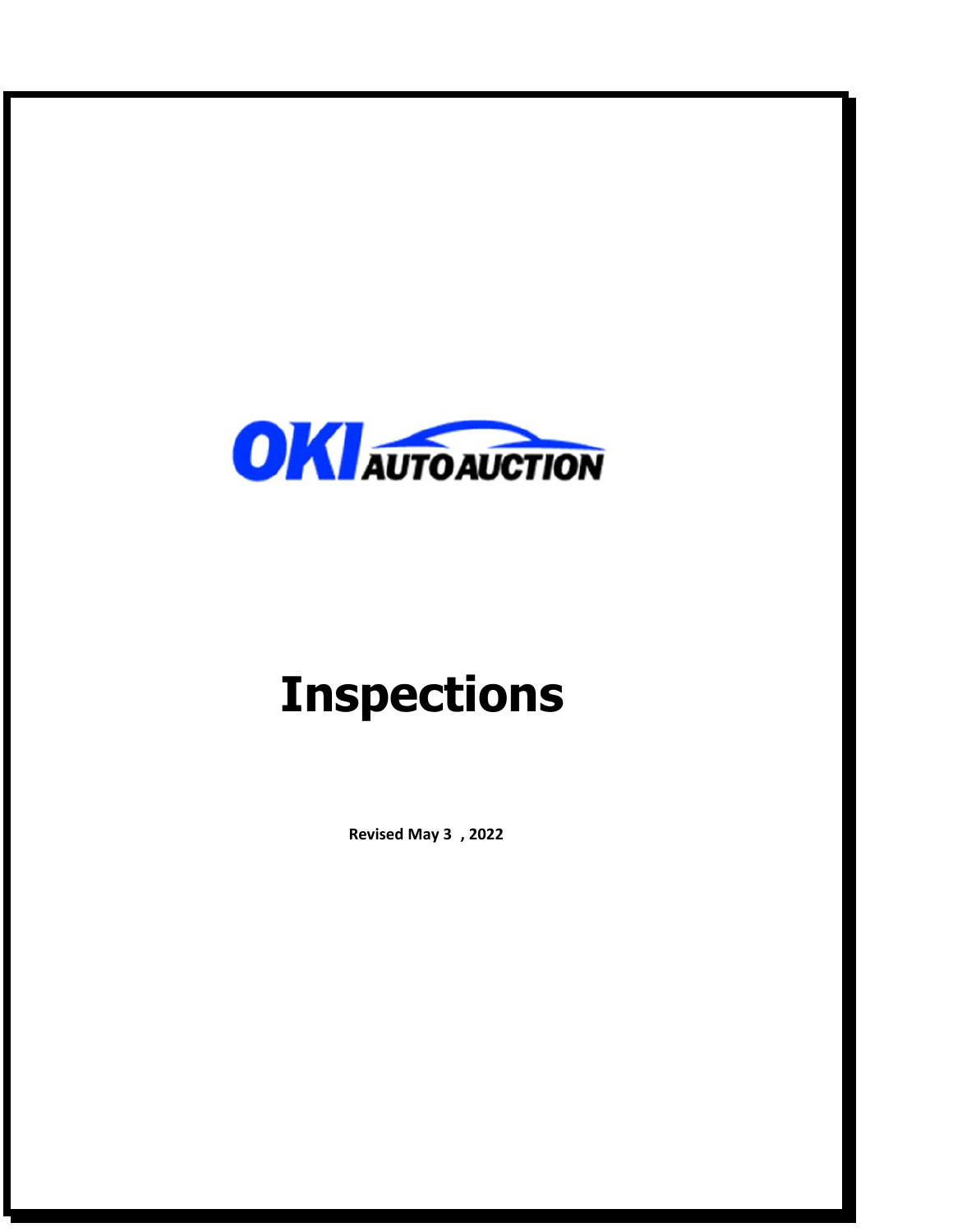# *General*

For the convenience of everyone doing business at OKI Auto Auction, we provide inspection services. Services differ slightly for Buyers and Sellers and are described in the following sections. Although all customers are strongly encouraged to take advantage of our inspection services, on‐line buyers are required to purchase qualifying inspections (as listed in this document.) The applicable inspection fee(s) will be added to the purchase price of the vehicle, and the inspection must be completed before the vehicle leaves the auction premises.

# *Buyer Inspections*

## **Sale Day Check (SDC):**

The Sale Day Check is our most basic mechanical inspection. For a **fee of \$125**, the SDC looks for Arbitrable items and guarantees the vehicle to be free of Arbitrable defects on the day of sale. Although on‐line buyers must purchase an SDC on all eligible purchases, in‐lane buyers are strongly encouraged to do so as well.

1. Eligible Vehicles

Vehicles are eligible for an SDC if they meet the following criteria:

- a. Vehicle must have been sold under Auction Guarantee (White Light.)
- b. Vehicle must be within 10 years of the current model year.
- c. Vehicle must have at least 100,000 miles but less than 150,000 miles.
- d. Vehicle must have a bid price in excess of \$1,300.

#### 2. Ineligible Vehicles

Any of the following criteria make a vehicle ineligible for an SDC:

- a. Vehicles sold with mileage less than 100,000 miles. (obtain a PSI instead)
- b. Vehicles sold with a price of \$1,300 or less. (These vehicles are sold "As‐Is")
- c. Vehicles with salvage, rebuilt salvage, manufacturers buy back, or any other title brands.
- d. Vehicles sold "As‐Is" (Red Light) or deemed automatic "As‐Is" by NAAA or OKI Auction Policy.
- e. Exotic and/or handmade vehicles

#### **Guarantee**

The Sale Day Check (SDC) provides the following guarantees:

1. For in-lane purchases, the listed components of the vehicle that passes the SDC inspection criteria will come with a "2 day" guarantee of function or condition, Sale day being day 1.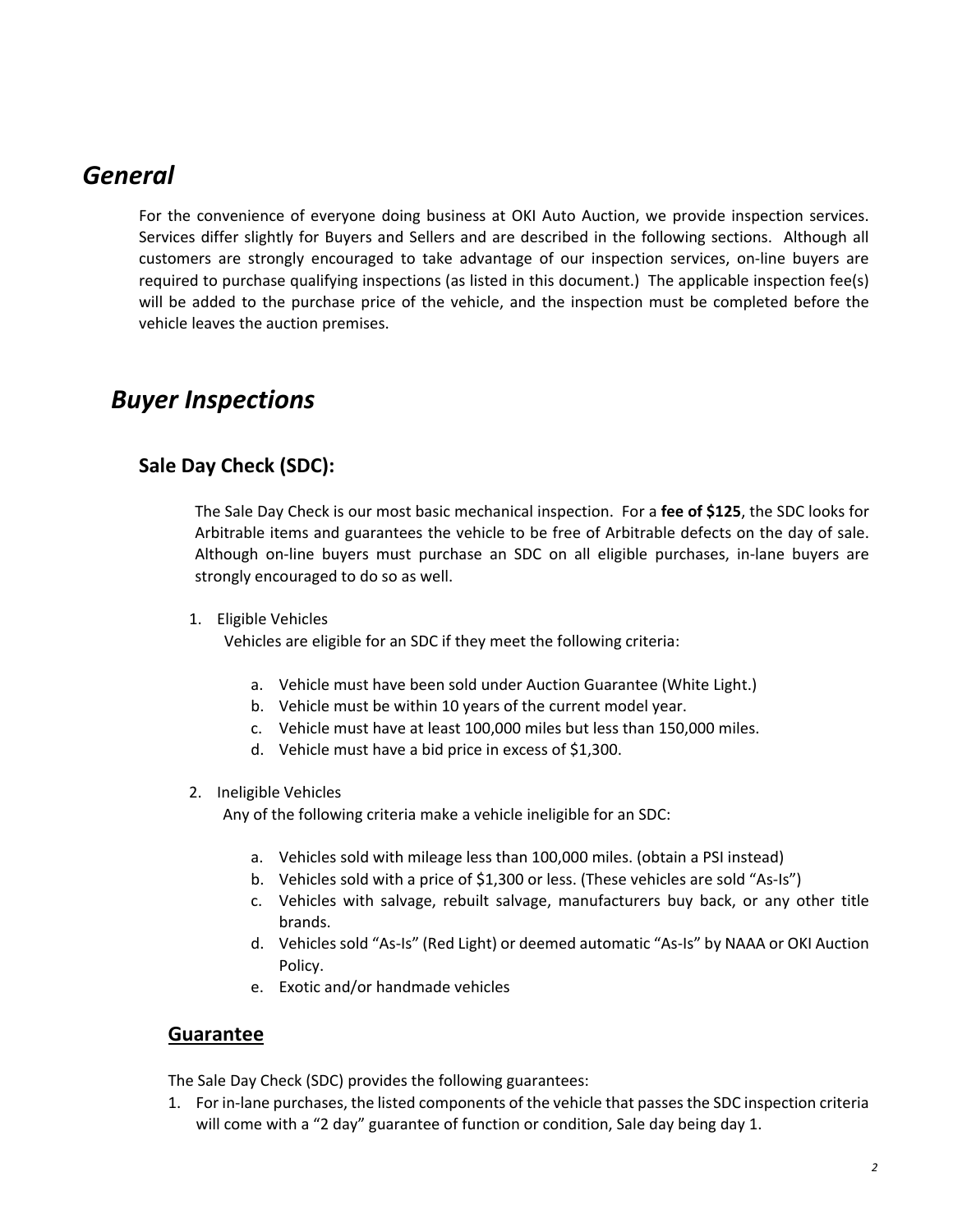- 2. For online purchases, the listed components of the vehicle that passes the SDC inspection criteria will come with a "2 day" guarantee of function or condition, delivery day being Day 1.
- 3. The SDC guarantee is non‐transferrable and void if the vehicle is resold during the guarantee period.

# **Sale and Arbitration Conditions**

- 1. Sale of the vehicle is not contingent on the availability of an SDC.
- 2. A vehicle that "fails" the SDC has components or conditions that meet arbitration policy criteria which make the vehicle eligible for arbitration. The Buyer has the option to enter the arbitration process to attempt to complete or void the transaction.
- 3. A vehicle that "passes" the SDC but is later found to have defective components or conditions within the guarantee period that meet the arbitration policy criteria is eligible for dispute resolutions with OKI Auto Auction.
- 4. The seller is not exempt from all liability for a vehicle or component that pass the SDC. Arbitration with the Seller may occur if the issue falls under the required disclosures and timelines as per NAAA and OKI Auto Auction policy.
- 5. It is the Buyer's responsibility to check on the status of the SDC.
- 6. If a vehicle "passes" the SDC, it is the Buyer's responsibility to take possession of the vehicle as soon as possible. The SDC guarantee period will not be extended due to transportation delays, even if those delays are caused by the Auction.
- 7. Any challenge to a passing SDC must be made within 24 hours of the completion of the SDC.
- 8. To challenge an SDC a vehicle must have 100 miles, or fewer accumulated on the odometer between the time of the SDC and the challenge date.
- 9. If a vehicle return is required, the vehicle must be returned within the stated deadline established by the facilitating location in the same or better condition as when sold.

## **Fees, Estimates and Expenses**

- 1. The Buyer is responsible for the SDC fee regardless of a vehicle pass or fail.
- 2. OKI Auto Auction reserves the right to remediate any valid complaints or problems estimated at Auction (wholesale) repair cost.
- 3. In the event of a successful challenge of issues no identified on the SDC, OKI Auto Auction is responsible for the reimbursement of all reasonable documented expenses incurred by the Buyer (excluding profit, commissions and detail charges.) on vehicles arbitrated for undisclosed conditions. Reimbursements that qualify under these guidelines will be at the sole discretion of the Auction and will be limited to the reasonable and documented expenses at Auction (wholesale) repair cost.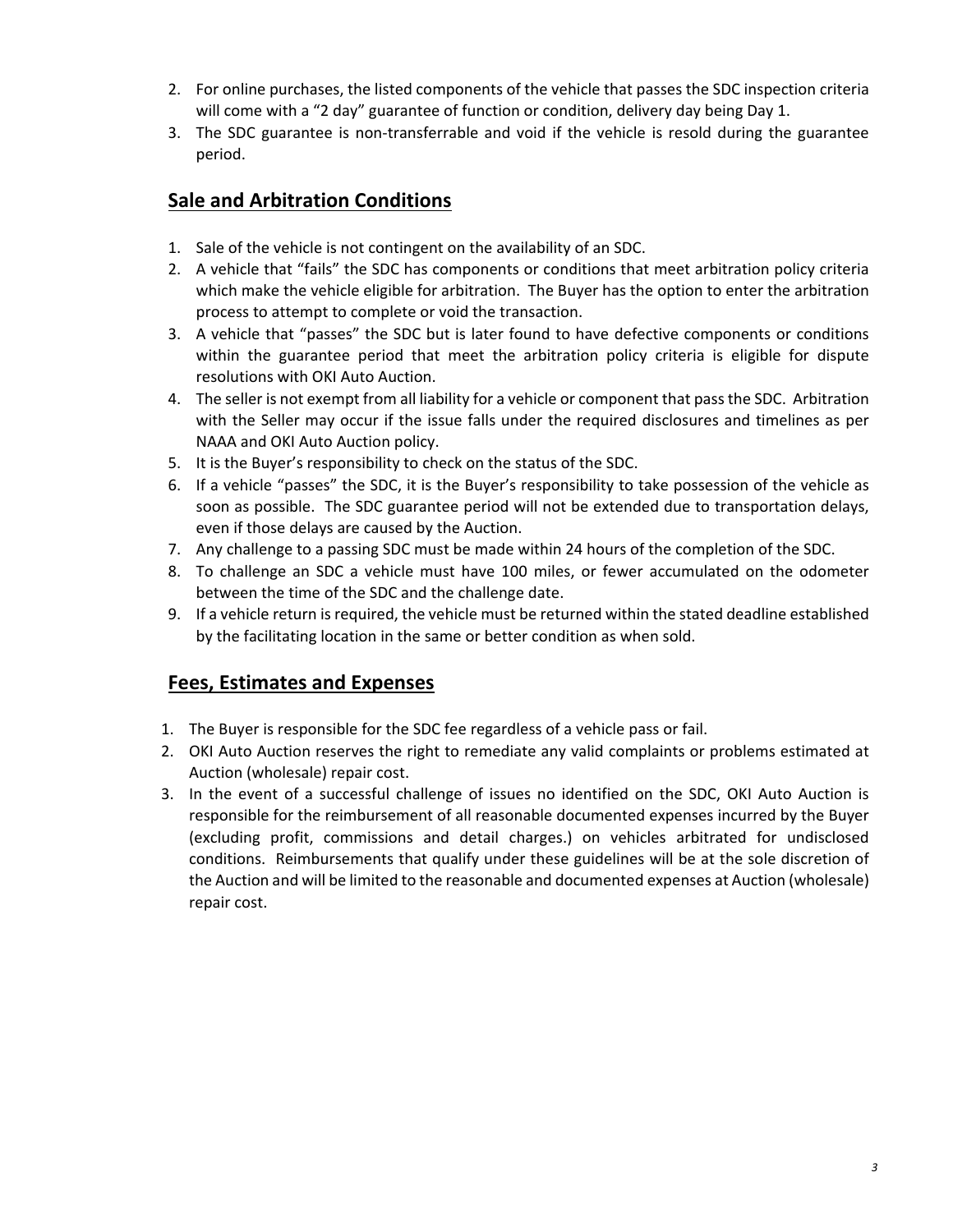#### **Post‐Sale Inspection (PSI):**

The Post-Sale Inspection (PSI) is a mechanical inspection that is aligned with the Auction's Arbitration Policy and that of the NAAA. For a **fee of \$175**, the PSI looks for Arbitrable items and guarantees vehicle to be free of Arbitrable defects for three days. Although on‐line buyers must purchase a PSI on all eligible purchases, in‐lane buyers are strongly encouraged to do so as well.

1. Eligible Vehicles

Vehicles are eligible for a PSI if they meet the following criteria:

- f. Vehicle must have been sold under Ride and Drive (Green Light) or Auction Guarantee (White Light.)
- g. Vehicle must be within 10 years of the current model year.
- h. Vehicle must have less than 100,000 miles.
- i. Vehicle must have a bid price in excess of \$2,500.

#### 2. Ineligible Vehicles

Any of the following criteria make a vehicle ineligible for an SDC:

- a. Vehicles sold with mileage greater than 100,000 miles. (obtain an SDC instead)
- b. Vehicles sold with a price less than \$2,500. (obtain an SDC instead)
- c. Vehicles with salvage, rebuilt salvage, manufacturers buy back, or any other title brands.
- d. Vehicles sold "As‐Is" (Red Light) or deemed automatic "As‐Is" by NAAA or OKI Auction Policy.
- e. Exotic and/or handmade vehicles

#### **Guarantee**

The Post-Sale Inspection (PSI) provides the following guarantees:

- 1. For in-lane purchases, the listed components of the vehicle that passes the PSI inspection criteria will come with a 3‐day guarantee (Sale Day is day 1) of function or condition.
- 2. For on‐line purchases, the listed components of the vehicle that passes the PSI inspection criteria will come with a 3‐day guarantee (Date of delivery is day 1) of function or condition.
- 3. The PSI guarantee is non‐transferrable and void if the vehicle is resold during the guarantee period.

#### **Sale and Arbitration Conditions**

- 1. Sale of the vehicle is not contingent on the availability of a PSI.
- 2. A vehicle that "fails" the PSI has components or conditions that meet arbitration policy criteria which make the vehicle eligible for arbitration. The Buyer has the option to enter the arbitration process to attempt to complete or void the transaction.
- 3. A vehicle that "passes" the PSI but is later found to have defective components or conditions within the guarantee period that meet the arbitration policy criteria is eligible for dispute resolutions with OKI Auto Auction.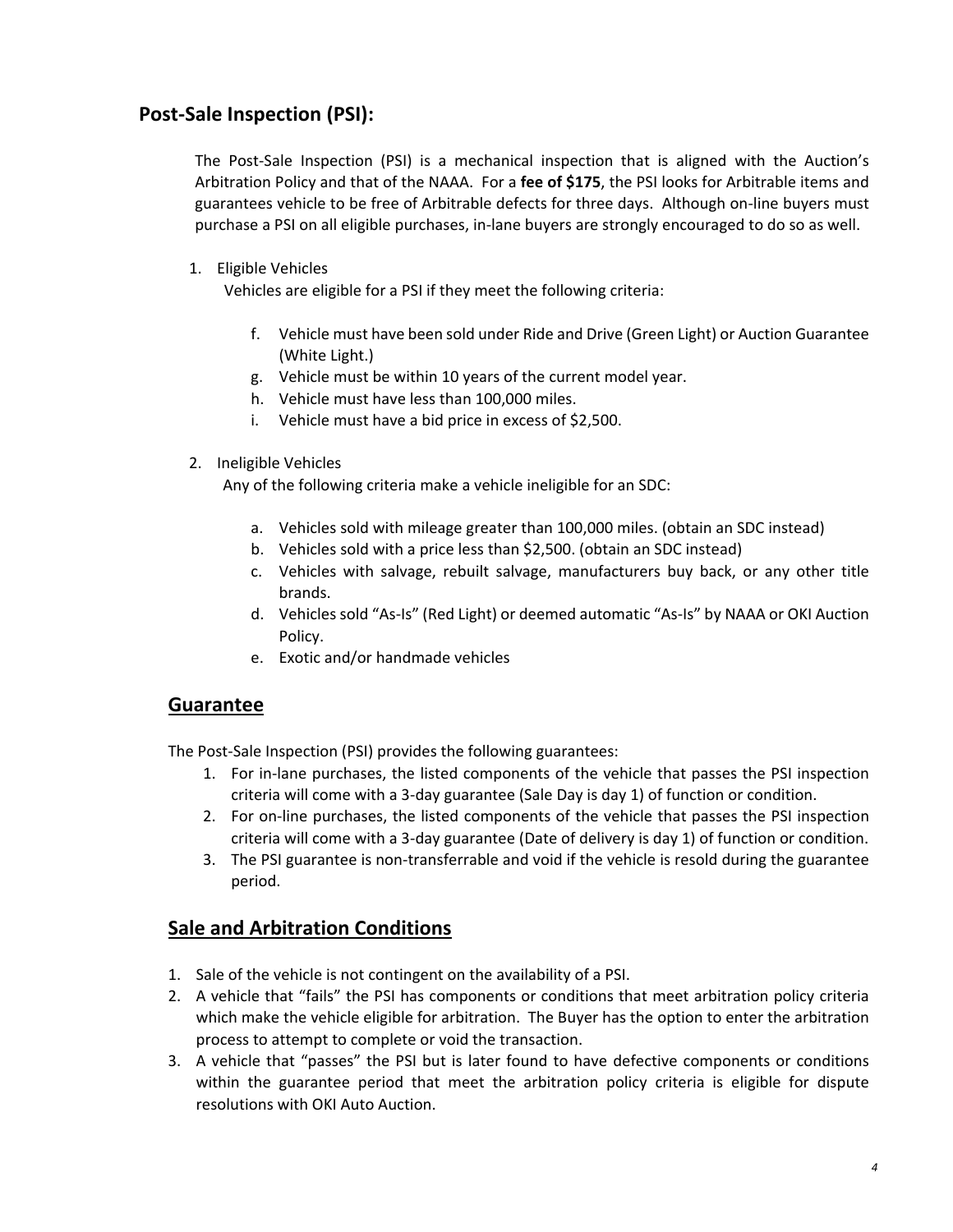- 4. The seller is not exempt from all liability for a vehicle or component that pass the PSI. Arbitration with the Seller may occur if the issue falls under the required disclosures and timelines as per NAAA and OKI Auto Auction policy.
- 5. It is the Buyer's responsibility to check on the status of the PSI.
- 6. If a vehicle "passes" the PSI, it is the Buyer's responsibility to take possession of the vehicle as soon as possible. The PSI guarantee period will not be extended due to transportation delays, even if those delays are caused by the Auction.
- 7. Any challenge to a passing PSI must be made within 3 days of the completion of the PSI.
- 8. To challenge a PSI a vehicle must have 200 miles, or fewer accumulated on the odometer between the time of the PSI and the challenge date.
- 9. If a vehicle return is required, the vehicle must be returned within the stated deadline established by the facilitating location in the same or better condition as when sold.

## **Fees, Estimates and Expenses**

- 1. The Buyer is responsible for the PSI fee regardless of a vehicle pass or fail.
- 2. OKI Auto Auction reserves the right to remediate any valid complaints or problems estimated at Auction (wholesale) repair cost.
- 3. In the event of a successful challenge of issues not identified on the SDC, OKI Auto Auction is responsible for the reimbursement of all reasonable documented expenses incurred by the Buyer (excluding profit, commissions and detail charges.) on vehicles arbitrated for undisclosed conditions. Reimbursements that qualify under these guidelines will be at the sole discretion of the Auction and will be limited to the reasonable and documented expenses at Auction (wholesale) repair cost.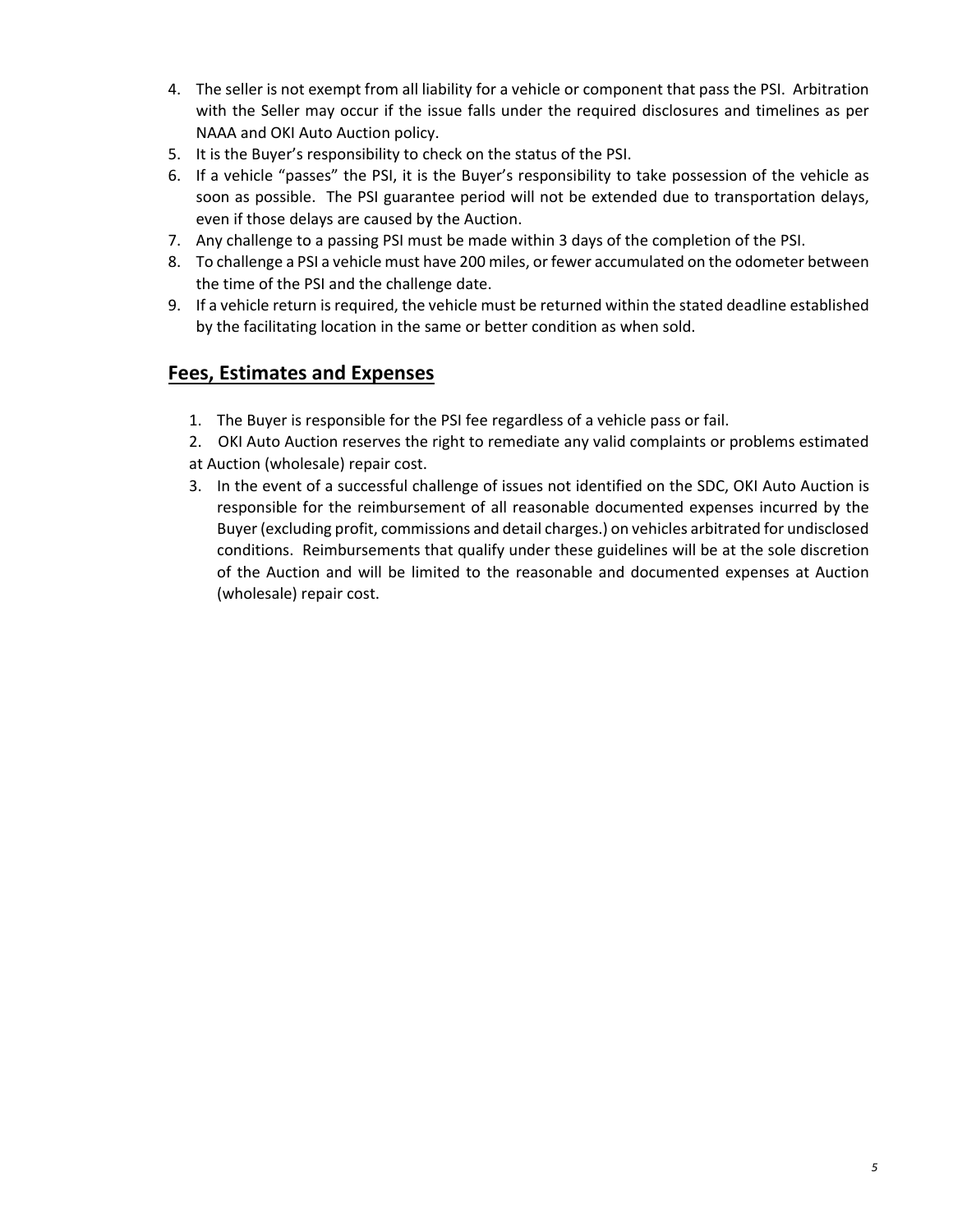# *Seller Inspections*

OKI Auto Auction provides two seller inspections designed to help sellers better determine which light(s) (Green, White, Red or Yellow) to run a vehicle under, as well as necessary announcements. These inspections also provide information useful for determining the best floor price for a vehicle. Any seller with limited firsthand knowledge of the vehicle they are offering for sale is strongly encouraged to purchase a seller inspection.

# **Vehicle Pre‐Check (PC):**

The PC is our basic mechanical inspection for sellers. For a **fee of \$50**, the PC looks for Arbitrable items and provides a recommendation for how the vehicle should run through the Auction. (Ride & Drive (Green Light), Auction Guarantee (White Light), With Announcements (Yellow Light) or As‐Is (Red Light).

#### **Guarantee**

Any vehicle completing a Vehicle Pre‐Check is guaranteed to be free of Arbitrable conditions if run as recommended by the PC. Seller waves this guarantee if Seller chooses to run vehicle in any other manner.

#### **Fees, Estimates and Expenses**

- 1. The Buyer is responsible for the PC fee regardless of the outcome.
- 2. OKI Auto Auction reserves the right to remediate any valid complaints or problems estimated at Auction (wholesale) repair cost.
- 3. In the event of a successful challenge of issues not identified on the PC, OKI Auto Auction is responsible for the reimbursement of all reasonable documented expenses incurred by the Seller (excluding profit, commissions and detail charges.) on vehicles arbitrated for undisclosed conditions. Reimbursements that qualify under these guidelines will be at the sole discretion of the Auction and will be limited to the reasonable and documented expenses at Auction (wholesale) repair cost.

#### **Vehicle Condition Report (CR):**

The CR is our cosmetic inspection. For a fee of \$15, the CR provides a wholesale cost estimate for the returning the vehicle to "showroom condition." The CR also provides an Auction Grade for the vehicle.

#### **Guarantee**

The CR comes with no guarantees or warrantees.